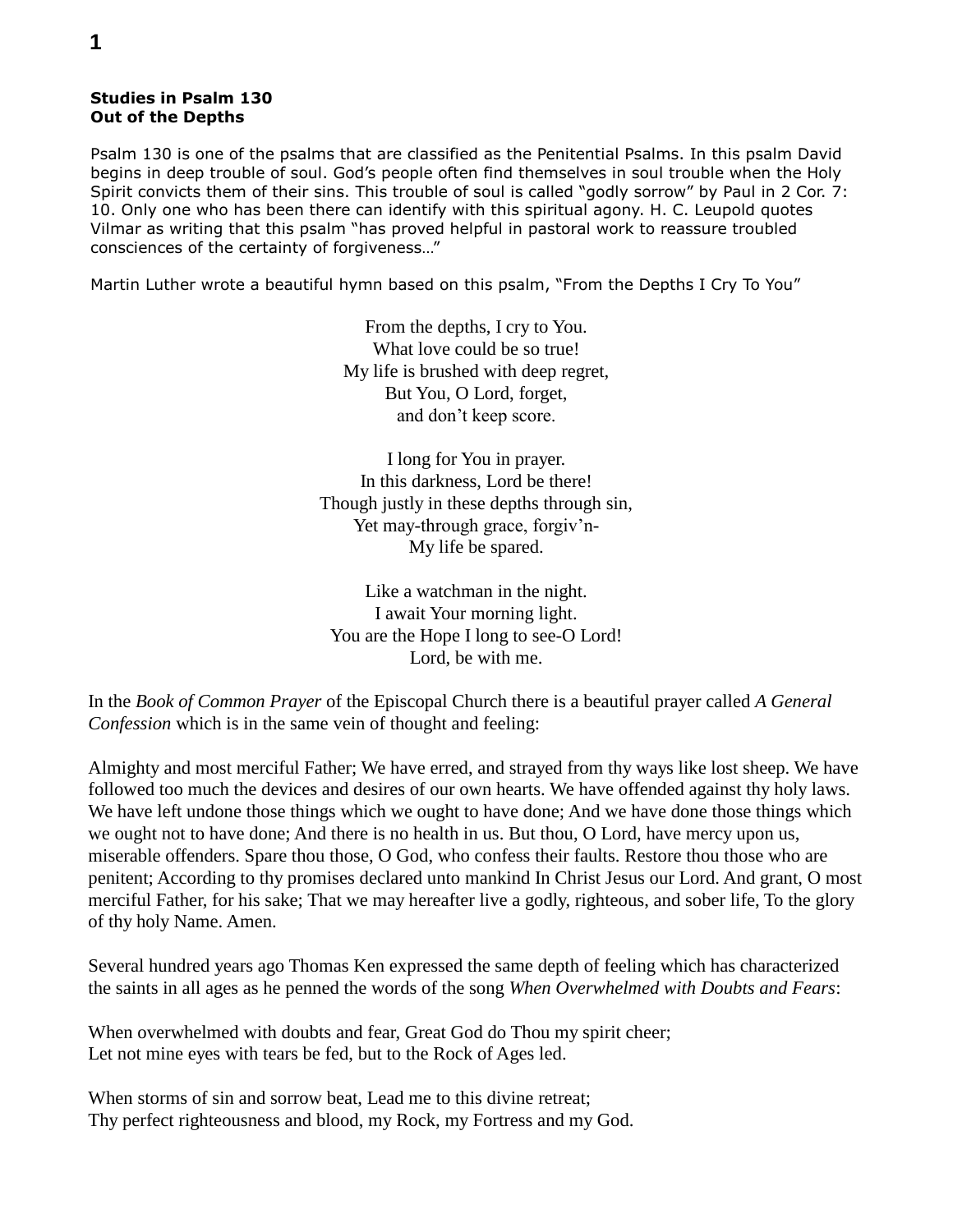When guilt lies heavy on my soul, and waves of fierce temptation roll; I'll to the Rock for shelter flee, and take my refuge, Lord in Thee.

When called the vale of death to tread, then to this Rock may I be led; Nor fear to cross that gloomy sea, since Thou hast tasted death for me.

A good concise summary of this psalm is given by Robert Hawker in *The Poor Man's Commentary*: "This most precious psalm contains the deep breathings of the soul under a sense of sin; the holy triumphs of the soul in view of the propituary, the redemption by Jesus: and the earnest recommendation of a soul that, having found mercy himself, holds forth encouragement to others."

**Verse 1**, "Out of the depths have I cried unto thee, O LORD."

There are many depths into which a child of God may find himself. These depths may be physical, mental or spiritual. This psalm is helpful to whatever trouble the saint is in. As John Gill wrote, "It may be applied to any person in distress, outward or inward; applying to God for help and deliverance, for pardoning grace and mercy; encouraging himself and others to hope for it." The depths are like the deep waters of the sea which seem to have an endless bottom and threaten to drown us. Sometimes these may be health problems. They may be family sorrows, financial problems. The death of loved ones can plunge one into the depths. Deep depression or mental anguish at times seem to almost drown God's little ones. The worst of the depths that the child of God suffers, however, is the deep sense of his sinfulness. This sense of sinfulness, which is brought about by the Holy Spirit, plunges the saint into deep mourning and sorrow. However, this godly sorrow does not ultimately lead to despair but leads to repentance. The one who is not a child of God comes to despair. Paul calls this the "the sorrow of the world": which "worketh death." (2 Cor. 7: 10).

Jonah got into the depths because of his own sin, but he still cried into the Lord out of these depths. It seemed as if it was not possible for him to be delivered from his situation, but he cried out to God. As is recorded in Jonah 2:2, "And said, I cried by reason of mine affliction unto the LORD, and he heard me; out of the belly of hell cried I, and thou heardest my voice."

When the child of God becomes acutely aware of the horror of his sinfulness, he nevertheless has the holy boldness to approach his God because he knows that he has a merciful High Priest Who is interceding for him. This is beautifully portrayed in Hebrews 4:14-16, "Seeing then that we have a great high priest, that is passed into the heavens, Jesus the Son of God, let us hold fast our profession. For we have not an high priest which cannot be touched with the feeling of our infirmities; but was in all points tempted like as we are, yet without sin. Let us therefore come boldly unto the throne of grace, that we may obtain mercy, and find grace to help in time of need."

**Verse 2**, "Lord, hear my voice: let thine ears be attentive to the voice of my supplications."

This is a strong plea for God to hear his prayers. The strong implication here is that the psalmist is praying aloud. This reminds us of Psalms 5:3, "My voice shalt thou hear in the morning, O LORD; in the morning will I direct my prayer unto thee, and will look up." Of course, the Lord hears the prayers of His children when they are not audible to the human ear. He hears their thoughts and even the groaning of their souls. In Romans 8: 26 Paul refers to this as "groaning which cannot be uttered."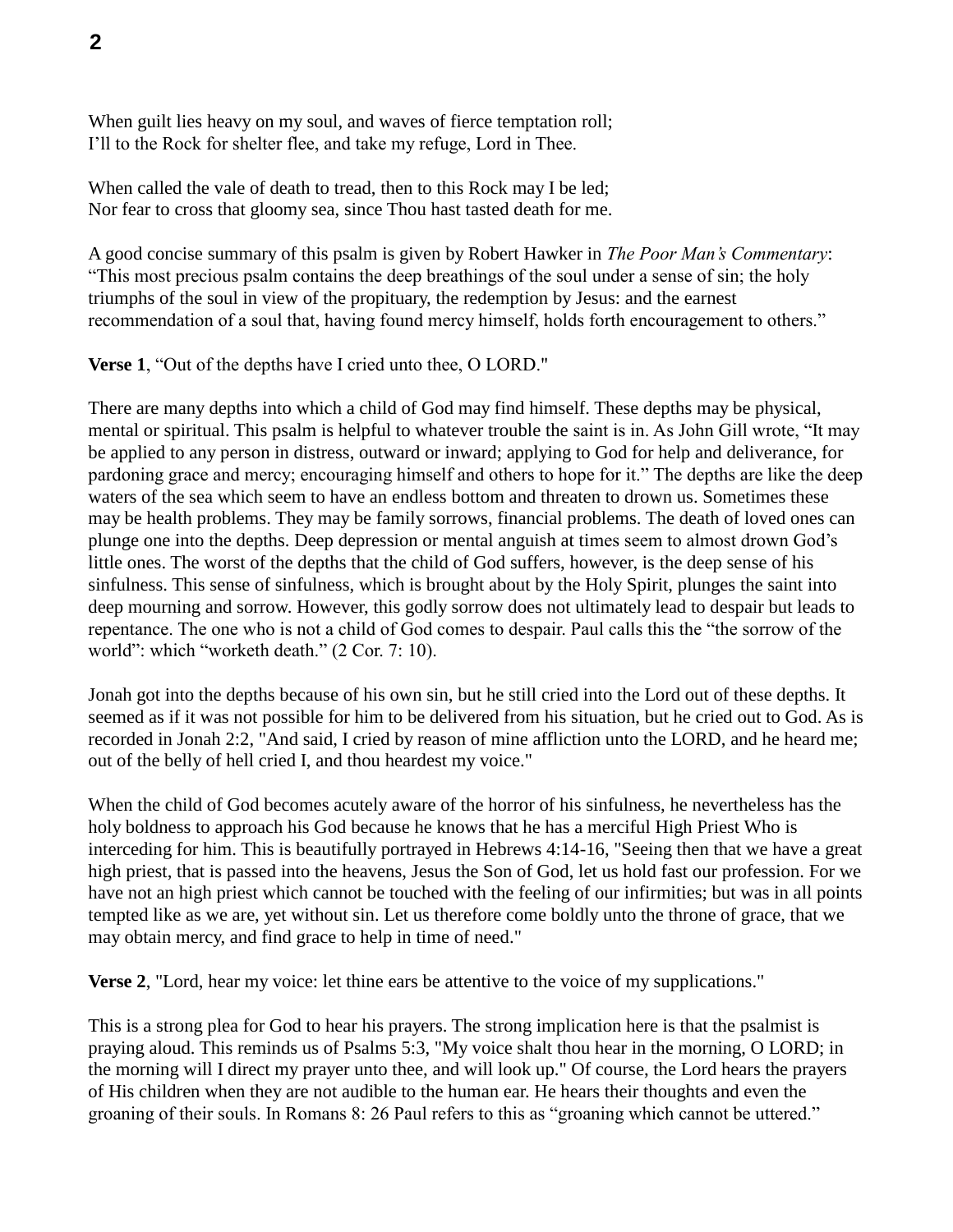However, the saints are sometimes so burdened with a sense of need that they find relief in praying aloud. God gives great encouragement to us that He is indeed a prayer-hearing, prayer-answering God. This is plainly expressed in 1 Peter 3:12, "For the eyes of the Lord are over the righteous, and his ears are open unto their prayers: but the face of the Lord is against them that do evil."

**Verse 3.** "If thou, LORD, shouldest mark iniquities, O Lord, who shall stand?"

This verse indicates that sin is involved in David's problem if sin is not the problem itself. He realizes that if his sins are held against him there is no hope for him. He knew that God is a holy God who cannot look with favor on sin. God hates sin with a perfect hatred. Sometimes God's children do not realize how horrible sin really is. Then the Holy Spirit convicts us of sin and we see it in its horrible true colors. It is perversity, missing the mark and out and out rebellion against God. At one time Paul did not see the horror of his sins. Then God revealed them to him and he had an agonizing experience. This is expressed in Romans 7:13, "Was then that which is good made death unto me? God forbid. But sin, that it might appear sin, working death in me by that which is good; that sin by the commandment might become exceeding sinful." In fact, this revelation of the exceeding sinfulness of sin led him to cry out in Romans 7:24, "O wretched man that I am! who shall deliver me from the body of this death?" Thankfully the answer to this anguished plea was, "I thank God through Jesus Christ our Lord."

The force of the Hebrew expression "if thou, LORD, shouldest mark iniquities" is rendered by Leupold "shouldest be on the watch for iniquities." God not only knows our actions. He knows our motives, thoughts, and even attitudes. He is aware of all of the terrible implications and facets of our sinfulness. If He were to be on the watch for our iniquities that He might judge them, we would all be irretrievably lost. Only those whose sins are covered by the blood of Christ can stand before Him in judgment. David wrote in Psalms 1:5, "Therefore the ungodly shall not stand in the judgment, nor sinners in the congregation of the righteous."

M. M'Michael, cited in Spurgeon's *Treasury of David*, has a very striking and vivid word picture of this. He writes:

We are introduced at once into all the solemnities of a criminal court. The judge is seated on the bench: the culprit is standing at the bar, charged with a capital offence, the witnesses are giving their evidence against him. The judge is listening attentively to everything which is said; and in order to assist his memory, he takes notes of the more important parts. If the Lord were to try us after this fashion, what would be the result? Suppose him seated on his throne of inflexible righteousness, taking notes, with a pen in his hand, of the transgressions which are proven against us. Nothing is omitted. Every sin is marked down with its peculiar aggravations. There is no possibility of escape from the deserved condemnation. The evidence against us is clear, and copious, and overwhelming. A thousandth part of it is sufficient to determine our doom. The Judge has no alternative but to pronounce the awful sentence. We must die a felon's death.

**Verse 4.** "But there is forgiveness with thee, that thou mayest be feared."

This verse shows the true nature of a genuine fear of God. This is a loving, reverential, grateful fear that expresses itself in an intense desire to please Him Who has so graciously forgiven us our sins on the basis of the perfect sacrifice of His dearly beloved Son. This fear is the product of regeneration. Those who do not have spiritual life do not possess this kind of fear.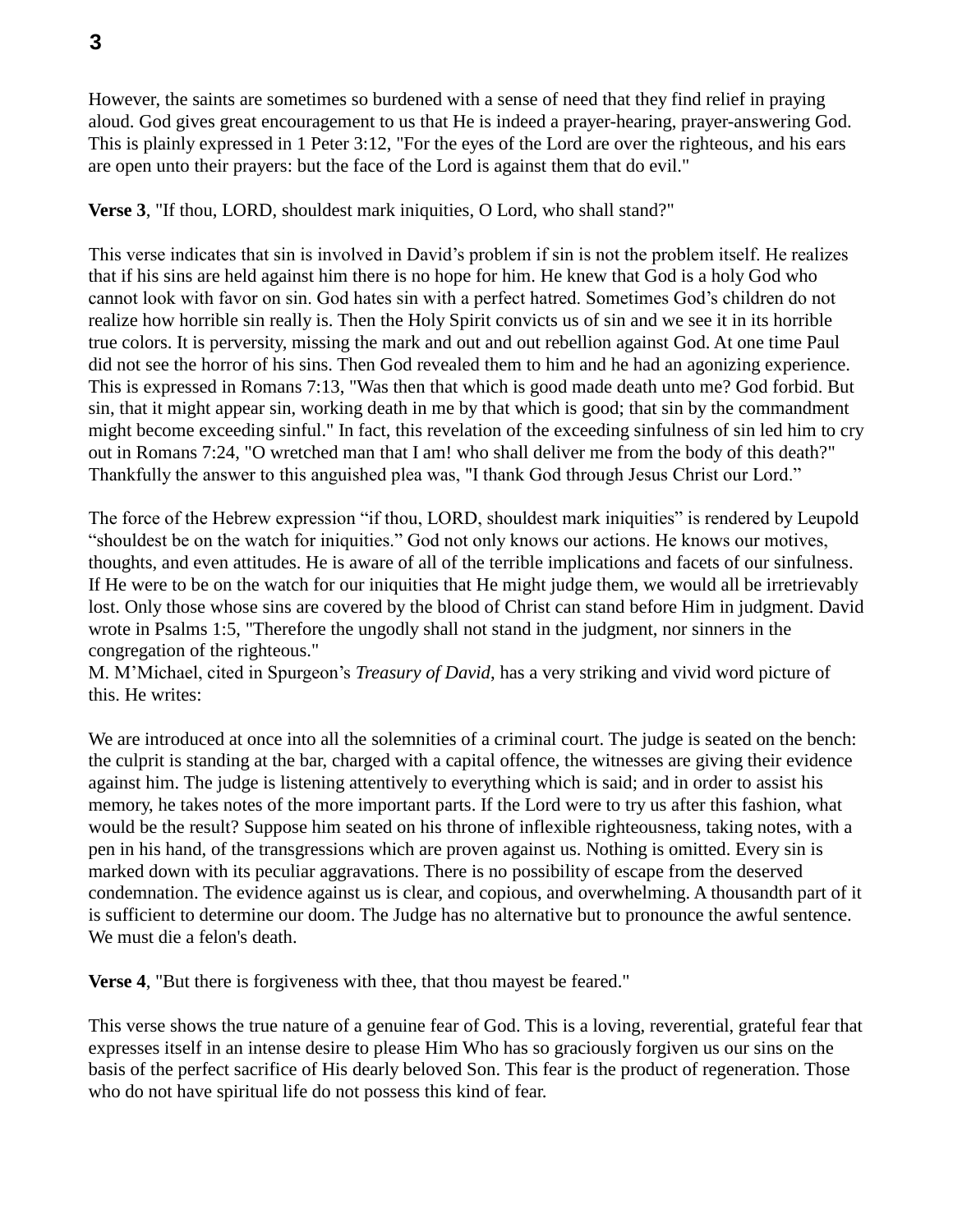At first glance, this verse appears to be illogical. It would seem to carnal reasoning that such a forgiving God would not inspire fear. If God is so forgiving, would not that make sinners careless? But that is not the case at all for those who have been born from above. Those who have been saved by grace and have been made conscious of God's forgiveness realize that they owe Him a debt of gratitude. The more they realize how much they have been forgiven the more they want to live in a way that pleases such a kind and forgiving Savior. Jesus Christ made this plain in one of His parables. It is written in Luke 7:47, "Wherefore I say unto thee, her sins, which are many, are forgiven; for she loved much: but to whom little is forgiven, the same loveth little." The more we recognize we are forgiven by Him the more we love Him. This love is expressed in obedience. We fear to offend God and long to serve Him acceptably with reverence and godly fear.

It is true that to the unenlightened mind it may seem as if people would despise such a gracious God. But that is not the case with the born again child of God. Paul made this plain in Romans 6:1-2, "What shall we say then? Shall we continue in sin, that grace may abound? God forbid. How shall we, that are dead to sin, live any longer therein?"

Among the wicked there may be dread and trembling, but no love. This is apparent from James 2:19, "Thou believest that there is one God; thou doest well: the devils also believe, and tremble." They may tremble, but they do not obey Him and love Him.

This godly fear is beautifully described by George Bowen in *The Treasury of David*:

This forgiveness, this smile of God, binds the soul to God with a beautiful fear. Fear to lose one glance of love. Fear to lose one work of kindness. Fear to be carried away from the heaven of his presence by an insidious current of worldliness. Fear of slumber. Fear of error. Fear of not enough pleasing him. Our duty, then, is to drink deep of God's forgiving love. To be filled with it is to be filled with purity, fervency, and faith. Our sins have to hide their diminished heads, and slink away through crevices, when forgiveness -- when Christ -- enters the soul. Michael Gowens commented on this in the following words:

Nothing actuates the praises of God's people like a sense of His pardoning grace. Martyn Lloyd-Jones said, "A Christian is a person who never ceases to be amazed at the fact that he is forgiven. He doesn't take it for granted." Instead, He stands in awe at grace. He never tires to exclaim with the prophet, "Who is a God like unto Thee, that pardoneth iniquity, and passeth by the transgression of the remnant of His heritage? He retaineth not His anger forever, because He delighteth in mercy" (Mic 7:18). And, taking his cue from this verse, he sings with Samuel Davies:

> *Great God of wonders! All Thy ways Display the attributes Divine; But countless acts of pardoning grace Beyond Thine other wonders shine; Who is a pardoning God like Thee? Or who has grace so rich and free?*

*In wonder lost with trembling joy, We praise the pardon of our God; Pardon for crimes of deepest dye, A pardon bought with Jesus' blood; Who is a pardoning God like Thee?*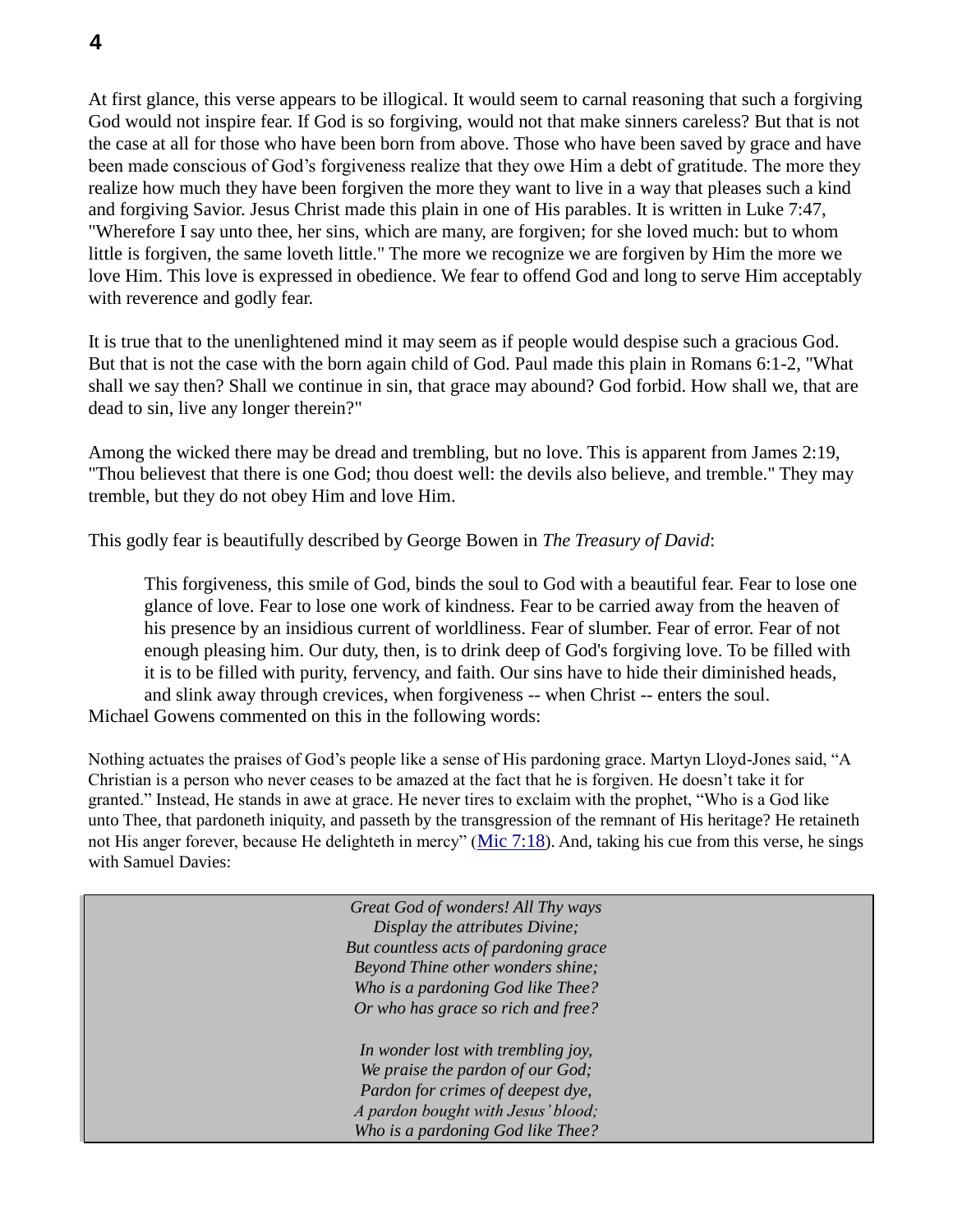*Or who has grace so rich and free? O may this strange, this matchless grace, This God-like miracle of love Fill the wide earth with grateful praise, As now it fills the choirs above! Who is a pardoning God like Thee? Or who has grace so rich and free?*

**Verses 5 and 6-**, "I wait for the LORD, my soul doth wait, and in his word do I hope. My soul waiteth for the Lord more than they that watch for the morning: I say, more than they that watch for the morning."

It seems here as if the psalmist has already experienced a sense of God's forgiveness, and is now cultivating a habit of waiting on the Lord. This is a life of intense waiting. There is a concentrated longing in this waiting. There are several reasons for a person to look with passionate anticipation for the morning light. It may be someone sitting by a sick bed. The night is gloomy. The dawn makes things seem brighter. It may be a weary watchman who has spent a long night on duty and longs for the dawn to appear so he can take some rest. It may be the Levitical priest, who watches for the first rays of dawn so that he can begin the morning sacrifice. As strong as these desires are the psalmist says that his soul waited for the Lord even more than those watching for the morning! There is no indifference here.

What gives substance to this waiting is not mere wishful thinking. The writer wrote that "in his word do I hope." The Word of God is sure and steadfast. The promises of God are sure. God and His promises are a solid rock to stand on in time of need. He who waits will not be disappointed. The same Hebrew for "wait" is used in Isaiah 40:31, "But they that wait upon the LORD shall renew their strength; they shall mount up with wings as eagles; they shall run, and not be weary; and they shall walk, and not faint." This word is *kaw-vaw'* and means "to wait or look eagerly for; to lie in wait for; to wait for, linger for."

Notice what is being waited for. It is not the blessing so much as it is the Blesser! "I wait for the Lord." All is well when He is near. Like a young child who is terrified in the dark relaxes with a sigh of relief when his father appears, so the child of God is filled with a sense of peace and safety when his heavenly Father makes His glorious presence felt. This is reminiscent of Psalms 103:1-2, " Bless the LORD, O my soul: and all that is within me, bless his holy name. Bless the LORD, O my soul, and forget not all his benefits:" Here David blesses the holy name of the Lord before he thinks of the benefits.

When we have hope we are willing to wait. This is taught in Romans 8:24-25, "For we are saved by hope: but hope that is seen is not hope: for what a man seeth, why doth he yet hope for? But if we hope for that we see not, then do we with patience wait for it."

Charles Spurgeon has a good comment on the value and purpose of waiting. He wrote:

"*Waiting* is a great part of life's discipline, and therefore God often exercises the grace of waiting. *Waiting* has four purposes. It practises the patience of faith. It gives time for preparation for the coming gift. It makes the blessing the sweeter when it arrives. And it shows the sovereignty of God, -- to give just when and just as he pleases."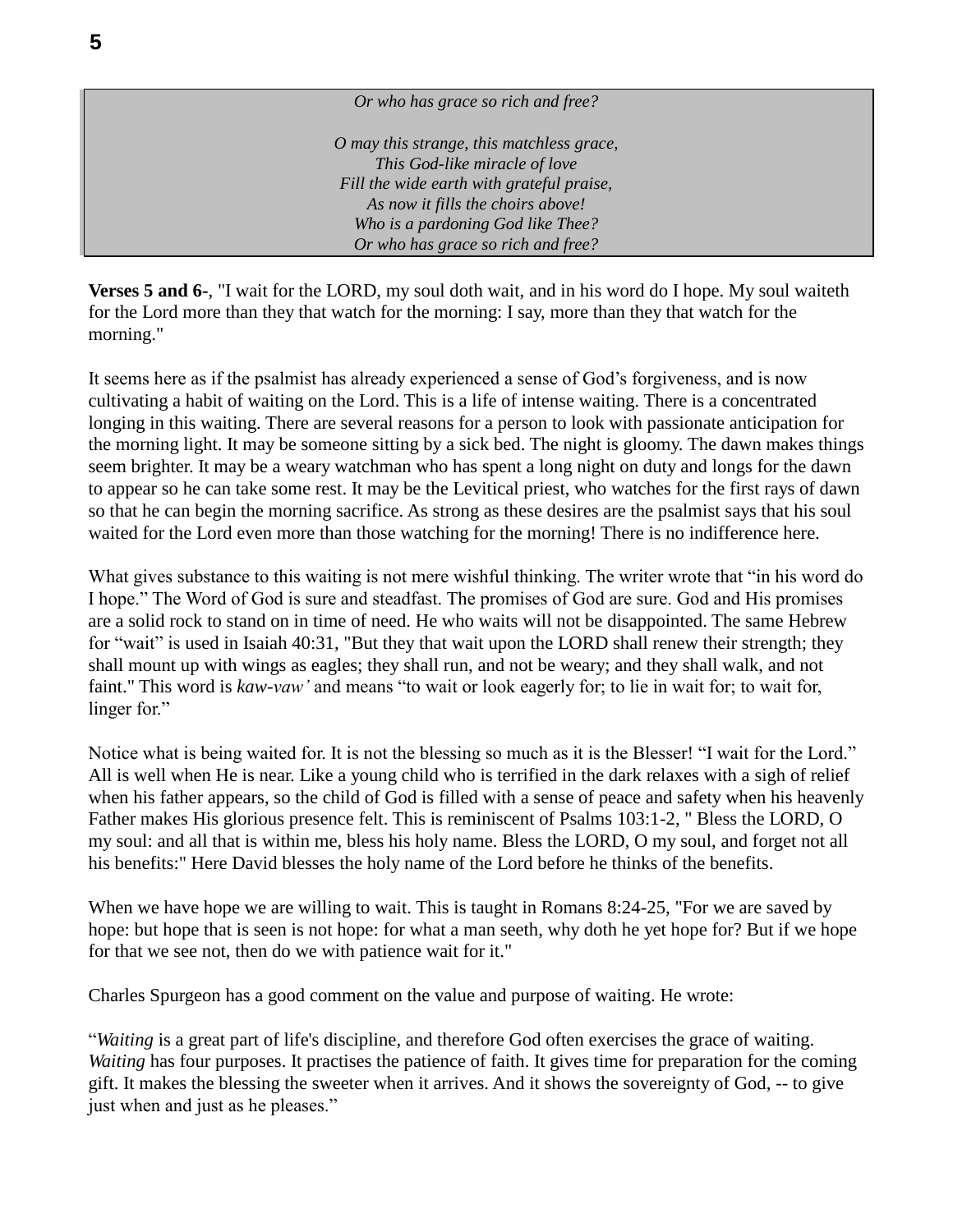**Verse 7**, "Let Israel hope in the LORD: for with the LORD there is mercy, and with him is plenteous redemption."

When a child of God has experienced forgiveness and restored fellowship with the Lord he wants to share this wonderful experience with other believers and to encourage them that they too can experience this spiritual renewal. David did this also in another Penitential Psalm. He wrote in Psalms 51:12-13, "Restore unto me the joy of thy salvation; and uphold me with thy free spirit. Then will I teach transgressors thy ways; and sinners shall be converted unto thee."

The psalmist had good grounds for the saints to wait on and hope in the Lord. God is a God of mercy and He has plenteous redemption. The mercy of the Lord toward His children is incomprehensible. There is a most wonderful description of the vastness of His mercy in Psalms 103:11, "For as the heaven is high above the earth, so great is his mercy toward them that fear him." This is an inexhaustible ocean of mercy!

The Lord also has "plenteous redemption." The Lord is exceedingly rich in all His graces and gifts, including redemption. He gloriously saves His people from all their sins. The prophet expressed this truth in Isaiah 55:7, "Let the wicked forsake his way, and the unrighteous man his thoughts: and let him return unto the LORD, and he will have mercy upon him; and to our God, for he will abundantly pardon."

The apostle John wrote in John 1:16, "And of his fulness have all we received, and grace for grace." William Hendriksen comments on this phrase in his *Exposition of the Gospel According to John*. He says that the expression "grace for grace" means grace in the place of grace or grace upon grace. This means that just as soon as a manifestation of God's grace is consumed another immediately takes its place. He thus wrote of this endless supply of grace which comes from God's infinite fullness: "Our own experience as believers enables us to bear testimony with reference to this plenitude that is in Christ, for *out of his fullness we all have received grace upon grace*, like the waves that follow one another upon the seashore, one taking the place of another constantly."

We must gladly concede that the psalmist had more than adequate reason to encourage his fellow saints to passionately wait for and expectantly hope for the smiling face of the Lord!

**Verse 8**, "And he shall redeem Israel from all his iniquities."

The psalm closes on a glorious note, the complete redemption of the children of God from all their iniquities. When he speaks of Israel he is speaking of all the elect of God. Paul refers to these elect children of God in Galatians 6:16, "And as many as walk according to this rule, peace be on them, and mercy, and upon the Israel of God." He had already referred to them when he wrote in Galatians 3:28- 29, "There is neither Jew nor Greek, there is neither bond nor free, there is neither male nor female: for ye are all one in Christ Jesus. And if ye be Christ's, then are ye Abraham's seed, and heirs according to the promise." This is the ultimate consolation of the child of God. He has already been saved from the **penalty** of sin. He is even now being delivered from the **power** of sin in the sense that he is not a slave to sin like one who does not have spiritual life. He knows that, praise God, he will soon be delivered from the very **presence** of sin!

This wonderful psalm should strengthen the tempest-tossed child of God, no matter what kind of